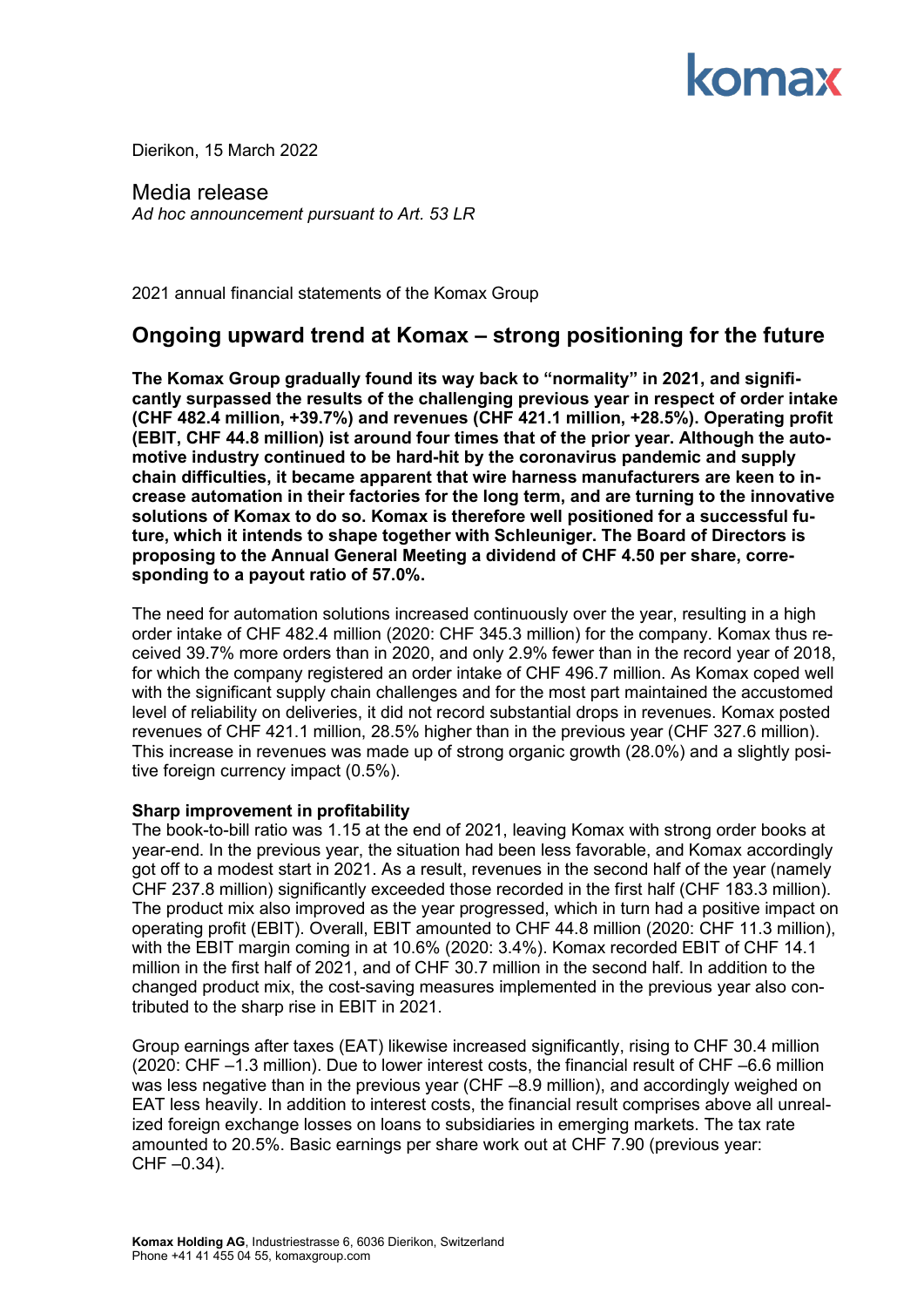

### **Growth in all regions**

"The coronavirus pandemic has not changed the determination of wire harness manufacturers to increase the degree of automation in their factories," explains Matijas Meyer, CEO of the Komax Group. "Quite the opposite: the growth drivers that are relevant to Komax – such as a scarcity or even a deficit of qualified staff, rising personnel costs, and increasing quality demands – are gaining even further traction and strengthening the automation trend. Moreover, there is evidence of an emerging trend to shorten supply chains, which will likewise favor automation." If harness manufacturing is repatriated to countries with higher labor costs, these will have to be offset through headcount reduction.

Revenues increased in all regions in 2021, and the demand for automation solutions increased in all market segments in which Komax is active. Although Komax continues to generate some 80% of its revenues with the automotive industry, the industrial market segment is steadily gaining in significance, and proved to be very robust during the coronavirus pandemic in particular. The automation requirement of industrial customers, particularly in the control cabinet building area, is high, and offers considerable growth potential for Komax. Viewed in regional terms, Asia recorded the strongest growth in revenues (37.4%), despite the fact that this region witnessed the smallest drop in revenues of any region in 2020. The investment climate improved significantly in North/South America too, facilitating a 30.3% rise in revenues. The lowest revenue growth was recorded by Europe (24.6%) and Africa (23.9%).

#### **Komax invests in the future**

In order for Komax to be able to meet the needs of its customers and enable them to achieve competitive advantages with its innovative solutions in the future too, Komax invested CHF 41.1 million – or 9.8% of revenues – in research and development (R&D) in the year under review. This equates to a significant rise in R&D expenditure compared to the previous year (CHF 29.8 million). This substantial increase is explained by the fact that many employees were put on short-time working in 2020 due to the pandemic, hence the personnel costs that account for the majority of R&D expenditure fell sharply.

Another important investment for the company's future in 2021 was the purchase of a plot of land with a production and office building in Dierikon. The property is located immediately adjacent to Komax's headquarters, and will allow the company to sell the site in Rotkreuz and amalgamate these Swiss activities in Dierikon. The acquired property also gives Komax the opportunity to grow further at its largest global production and development site, since it includes 6,400 m² of currently undeveloped land.

#### **Solid financial foundation**

As a result of this property purchase, free cash flow was negative at CHF –5.5 million (2020: CHF 15.4 million), while net debt increased from CHF 92.4 million to CHF 98.4 million. "As long as the planned sale of the building in Rotkreuz is implemented this year, net debt should come down significantly in 2022, leading to a much more positive free cash flow," explains Andreas Wolfisberg, CFO of the Komax Group.

Komax continues to have a very solid financial base. As at 31 December 2021, shareholders' equity totaled CHF 264.9 million (2020: CHF 236.5 million), while the equity ratio stood at 51.4% (2020: 52.3%).

#### **Quasi-merger of Komax and Schleuniger**

"The 2021 financial year showed clearly that the automated wire processing market offers many opportunities," says Matijas Meyer. "In order to exploit these and be in a position to meet customer needs with sufficient speed across the necessary breadth, a high level of in-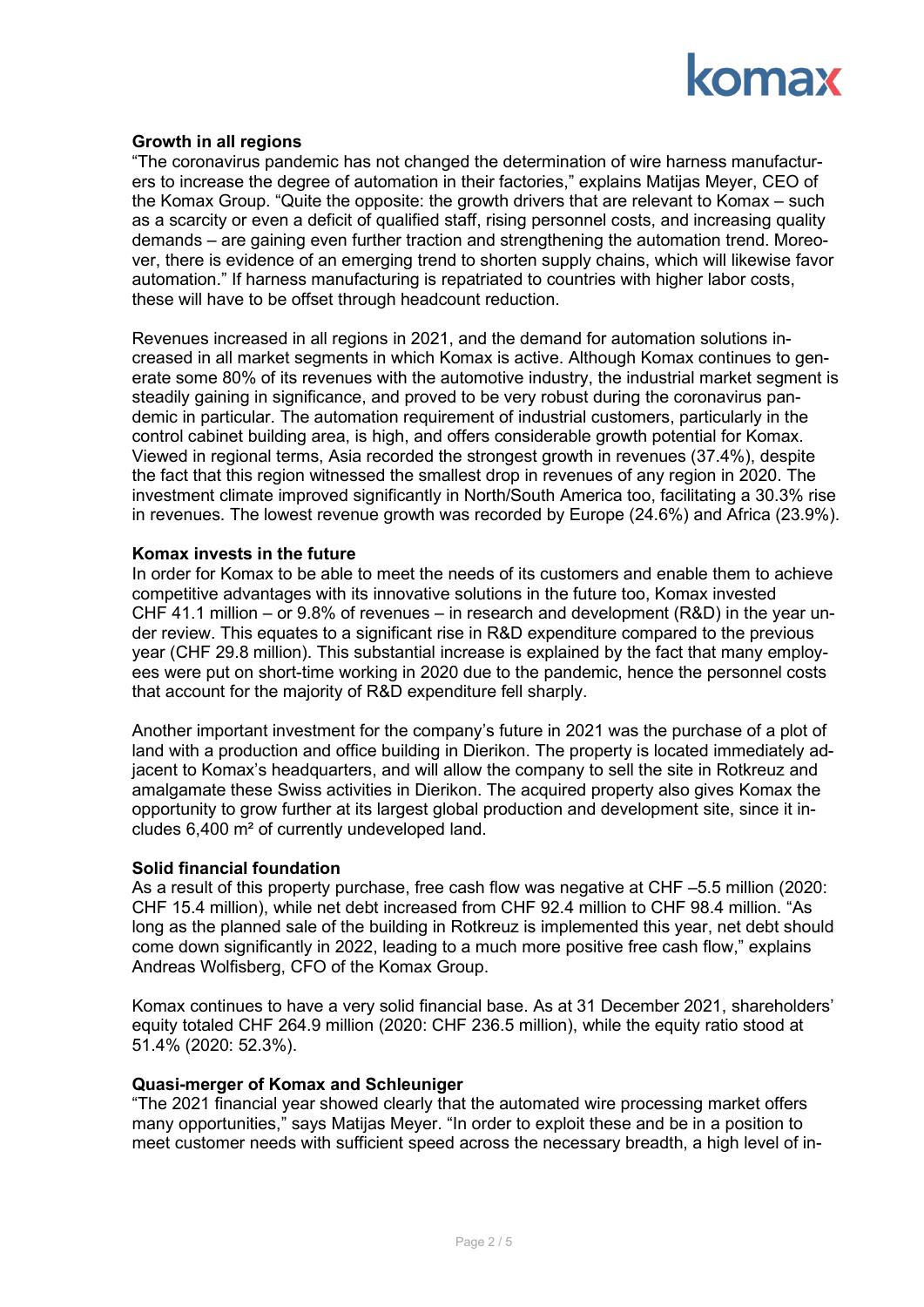## **omax**

vestment and personnel resources is required." Komax and Schleuniger are therefore seeking a quasi-merger, as communicated on 9 February 2022, so that they can consistently drive forward the global automation of wire processing through their combined innovative strength.

To implement the combination, Komax will propose to the Annual General Meeting of 13 April 2022 the creation of an authorized capital increase to issue 1,283,333 new shares. These will be allocated to Metall Zug AG in exchange for the shares of Schleuniger AG. Metall Zug AG, the current owner of Schleuniger AG, will subsequently hold a 25% stake in Komax Holding AG. In addition, the Annual General Meeting will be asked to abolish the 15% restrictions on registration and voting rights and elect as an additional member of the Board of Directors Dr. Jürg Werner, the current Chairman of the Schleuniger AG Board of Directors. Completion of the quasi-merger is subject to the approval by the Annual General Meeting and the relevant competition authorities. Approval of competition authorities is expected in the third quarter of 2022.

### **Dividend of CHF 4.50**

This year's dividend proposal will also be put to a vote at the Annual General Meeting. "After Komax waived the distribution of a dividend for both 2019 and 2020, we would now like to distribute a dividend of CHF 4.50 based on the pleasing results of the 2021 financial year," says Beat Kälin, Chairman of the Board of Directors. This equates to a payout ratio of 57.0%, which is in line with Komax's strategic target of distributing 50%–60% of EAT to shareholders.

### **Outlook**

Komax is confident that the upward trend apparent in 2021 will continue in 2022, and expects demand for its innovative solutions to remain strong. Supply chain difficulties, which can be expected to drag on until at least the middle of the year, remain a problem. Due to various challenges, such as the present situation in Ukraine, which is resulting in high demand among customers for replacement machines, a quantitative forecast can currently not be made for the 2022 financial year.

| <b>Financial calendar</b>                                         |                 |
|-------------------------------------------------------------------|-----------------|
| <b>Annual General Meeting</b>                                     | 13 April 2022   |
| Half-year results 2022                                            | 17 August 2022  |
| <b>Investor Day</b>                                               | 28 October 2022 |
| Preliminary information on 2022 financial year                    | 24 January 2023 |
| Annual media and analyst conference on the 2022 financial results | 14 March 2023   |

The 2021 annual report can be downloaded from [www.komaxgroup.com/annual-report.](http://www.komaxgroup.com/annual-report)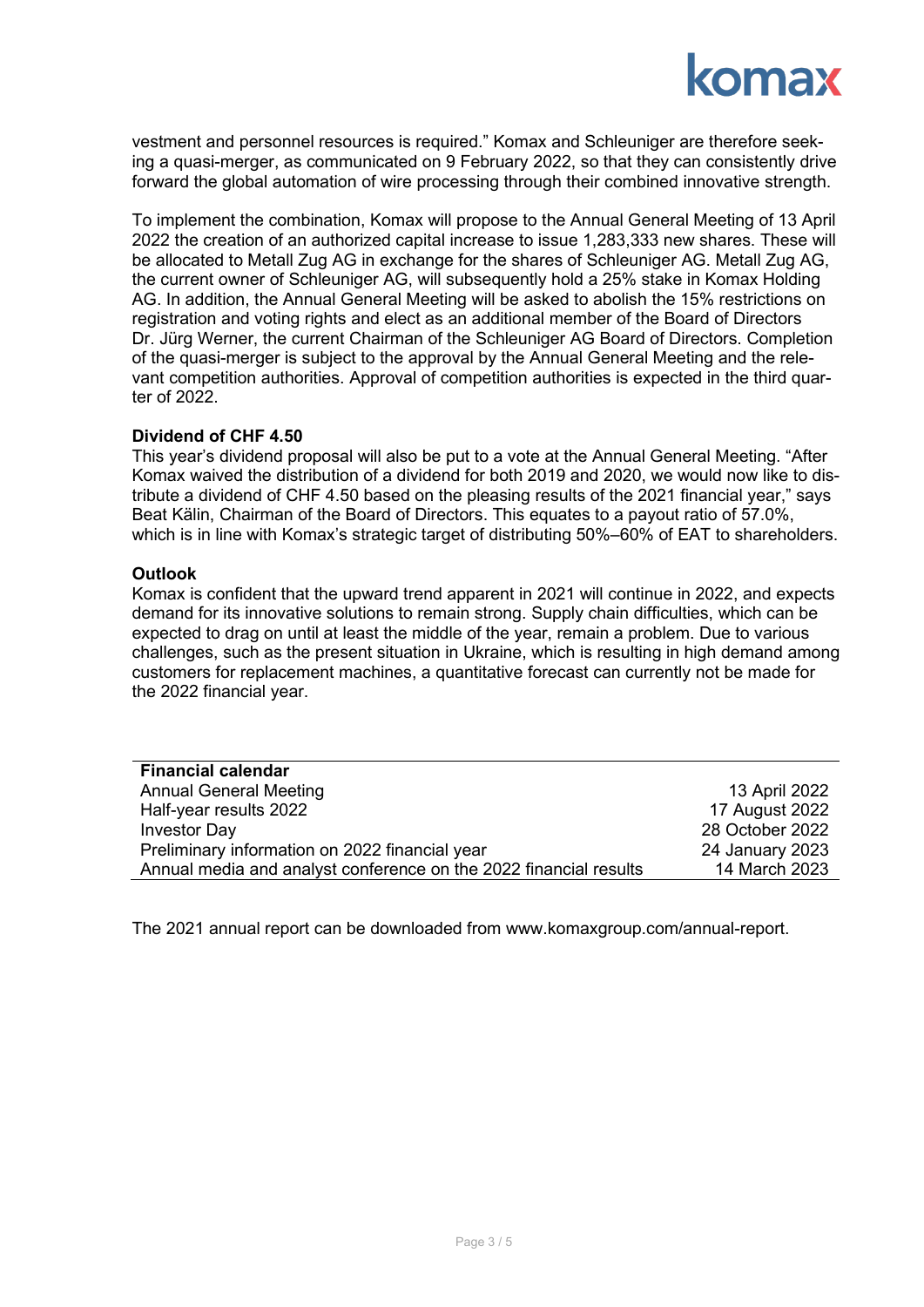# komax

| in TCHF                           | 2021     | 2020     | $+/-$ in $%$ |
|-----------------------------------|----------|----------|--------------|
| Order intake                      | 482,395  | 345,349  | 39.7         |
| Revenues                          | 421,067  | 327,623  | 28.5         |
| <b>EBITDA</b>                     | 60,343   | 26,340   | 129.1        |
| in % of revenues                  | 14.3     | 8.0      |              |
| Operating profit (EBIT)           | 44,794   | 11,254   | 298.0        |
| in % of revenues                  | 10.6     | 3.4      |              |
| Group earnings after taxes (EAT)  | 30,375   | $-1,319$ | n.a.         |
| in % of revenues                  | 7.2      | $-0.4$   |              |
| Free cash flow                    | $-5,492$ | 15,435   | $-135.6$     |
| Research and development          | 41,066   | 29,756   | 38.0         |
| in % of revenues                  | 9.8      | 9.1      |              |
|                                   |          |          |              |
| <b>Total assets</b>               | 514,891  | 452,089  | 13.9         |
| Shareholders' equity <sup>1</sup> | 264,904  | 236,486  | 12.0         |
| in % of total assets              | 51.4     | 52.3     |              |
| Net debt                          | 98,391   | 92,426   | 6.5          |
|                                   |          |          |              |
| Headcount as at 31 Dec. (No.)     | 2,121    | 2,095    | 1.2          |

### **Key figures of the Komax Group**

<sup>1</sup> Equity attributable to shareholders of Komax Holding AG.

### **Komax registered share: key data**

|                                                    | 2021              | 2020      |
|----------------------------------------------------|-------------------|-----------|
| Number of shares as at 31 Dec.                     | 3,850,000         | 3,850,000 |
| Basic earnings per share in CHF                    | 7.90              | $-0.34$   |
| Distribution per share in CHF                      | 4.50 <sup>1</sup> | 0.00      |
| P/E (price-earnings ratio) as at 31 Dec.           | 32.0              | $-518.5$  |
| Market capitalization as at 31 Dec. in CHF million | 974.1             | 678.8     |

<sup>1</sup> Proposal of Board of Directors of Komax Holding AG to the Annual General Meeting.